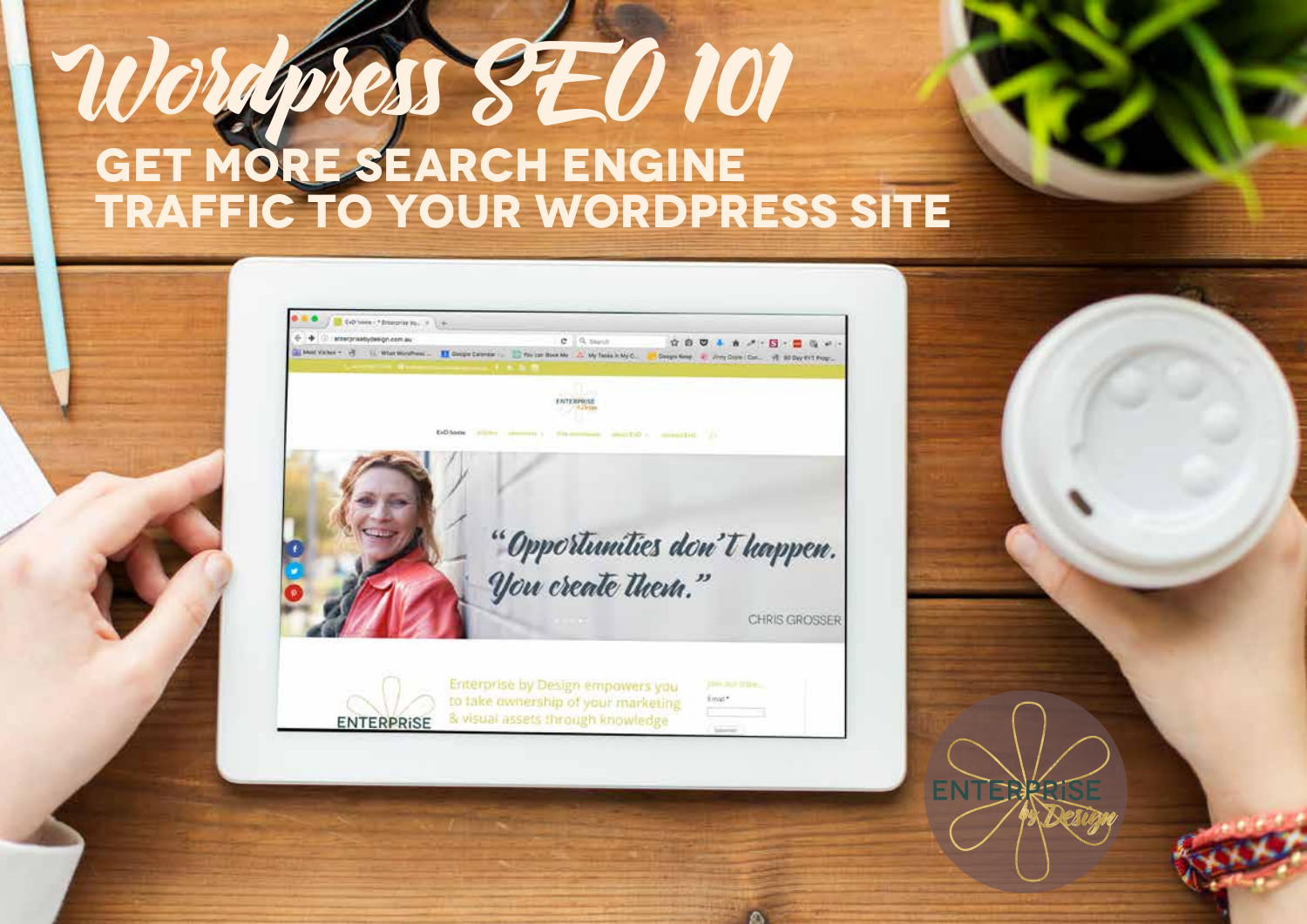#### **the small print**

Copyright © 2016 All rights reserved worldwide.

YOUR RIGHTS: This book is restricted to your personal use only. It does not come with any other rights.

**LEGAL DISCLAIMER:** This book is protected by international copyright law and may not be copied, reproduced, given away, or used to create derivative works without the publisher's expressed permission. The publisher retains full copyrights to this book.

The author has made every reasonable effort to be as accurate and complete as possible in the creation of this book and to ensure that the information provided is free from errors; however, the author/publisher/ reseller assumes no responsibility for errors, omissions, or contrary interpretation of the subject matter herein and does not warrant or represent at any time that the contents within are accurate due to the rapidly changing nature of the Internet.

Any perceived slights of specific persons, peoples, or organizations are unintentional.

The purpose of this book is to educate and there are no guarantees of income, sales or results implied. The publisher/author/reseller can therefore not be held accountable for any poor results you may attain when implementing the techniques or when following any guidelines set out for you in this book.

Any product, website, and company names mentioned in this report are the trademarks or copyright properties of their respective owners. The author/publisher/reseller are not associated or affiliated with them in any way. Nor does the referred product, website, and company names sponsor, endorse, or approve this product.

COMPENSATION DISCLOSURE: Unless otherwise expressly stated, you should assume that the links contained in this book may be affiliate links and either the author/publisher/reseller will earn commission if you click on them and buy the product/service mentioned in this book. However, the author/publisher/reseller disclaim any liability that may result from your involvement with any such websites/products. You should perform due diligence before buying mentioned products or services.

This constitutes the entire license agreement. Any disputes or terms not discussed in this agreement are at the sole discretion of the publisher.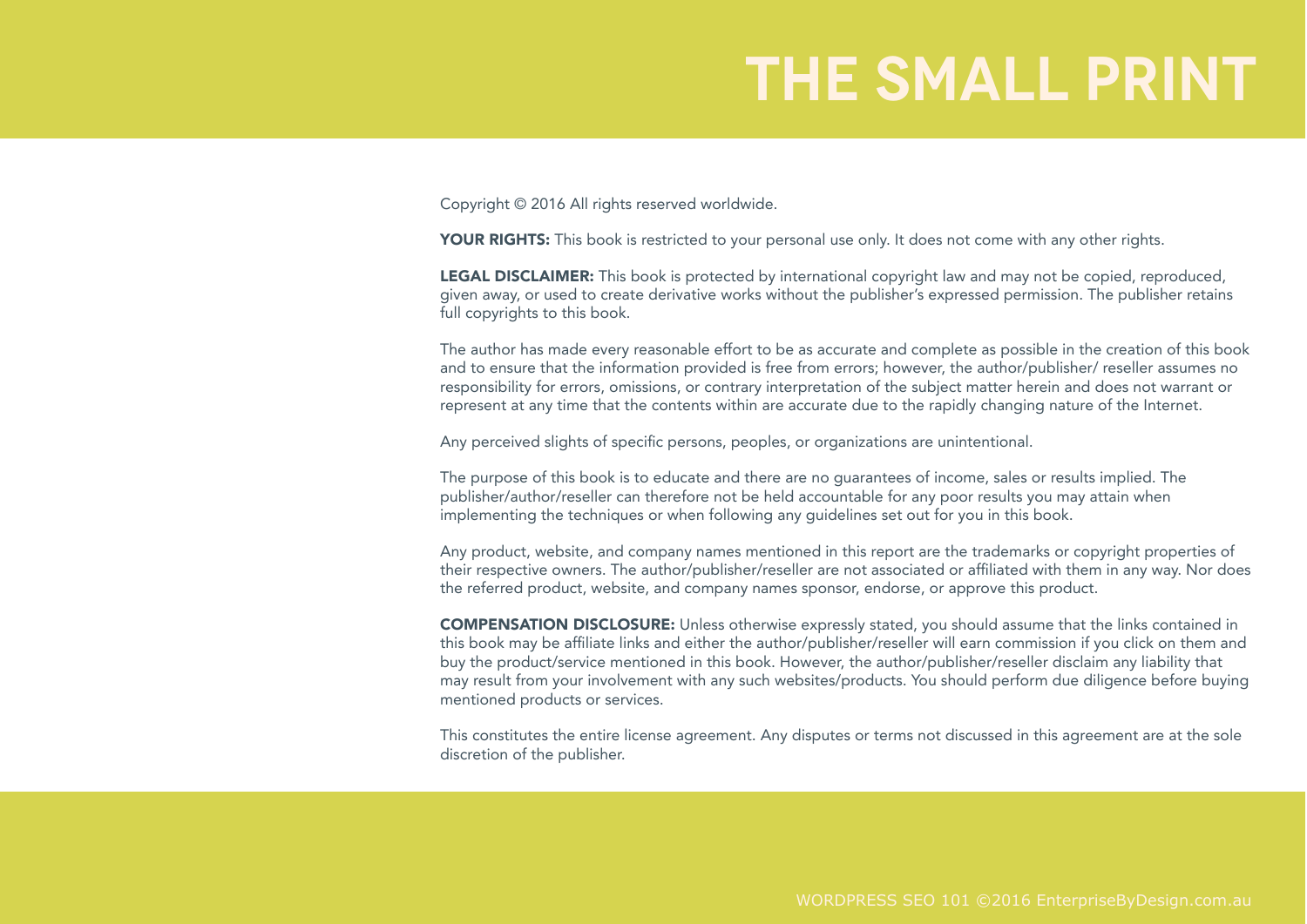#### **Introduction**

WordPress is not just a blogging platform these days. It's a complete Content Management System (CMS) that will allow you to build pretty much any type of website imaginable by adding the many plugins and themes available.

Unfortunately, one of the main problems with Wordpress, is its lack of native or built in SEO. It has only basic SEO functionality, and the rest must be taken care of manually.

There are myriad plugins available for WordPress SEO, but none of them will handle 100% of the optimization for your site. They all work differently and have different functions, so choosing the right one can be tricky.

In this guide, you're going to learn about the basics of setting up your WordPress for optimal search engine optimization, and how you can make sure your blog or site is set up with the basic foundation of proper SEO.

We'll take a look at popular plugins, methods you can use to optimize your site, tools you can use, and more.

*So let's begin.*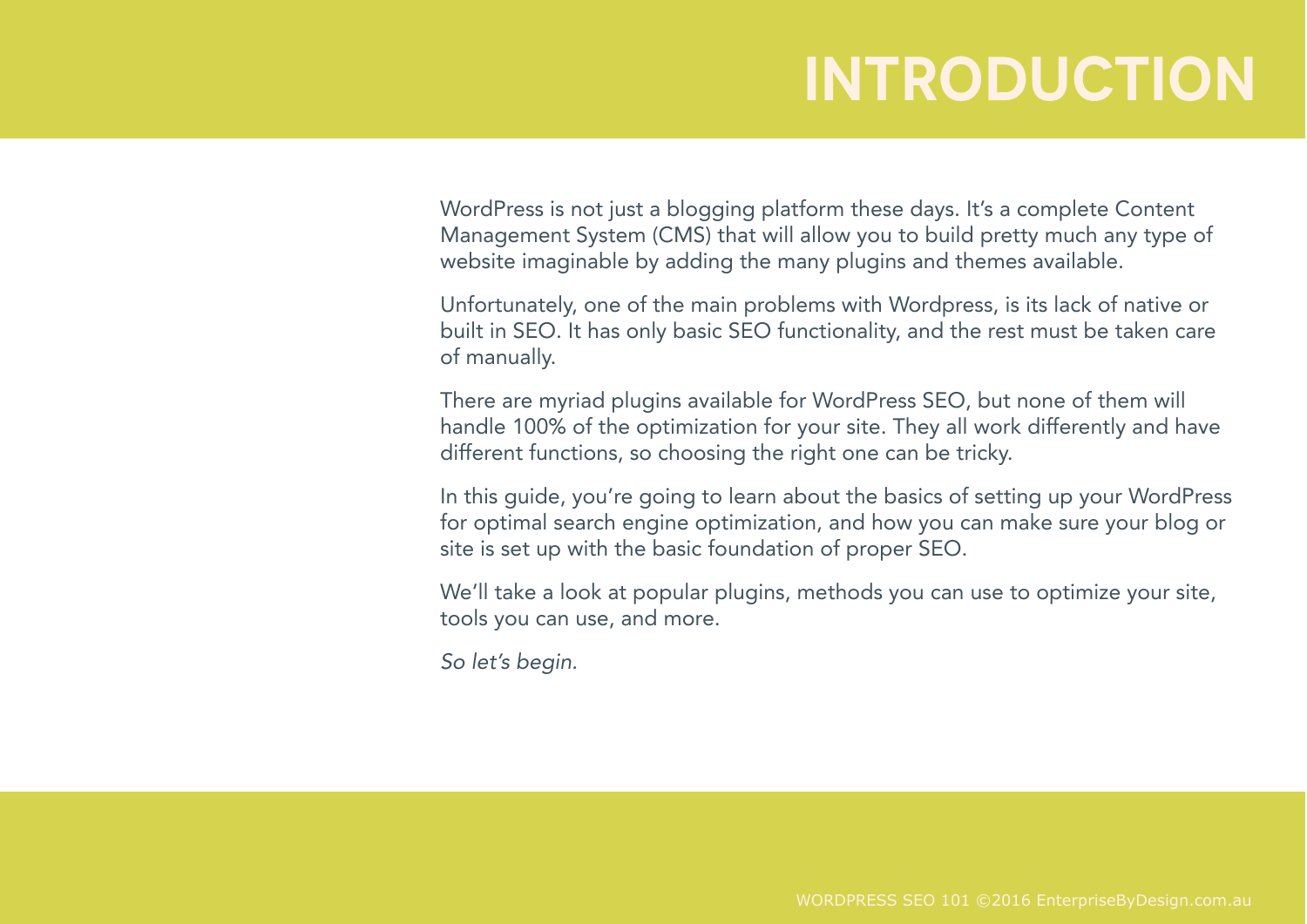# **Basics of SEO**

Before you begin working on SEO for your WordPress website, it's important to understand basic SEO principles as they apply to all websites now and should for many years to come.

Remember that SEO does evolve and change over time. It used to be that simply stuffing your keyword over and over on a page (sometimes in text the same color as the background so visitors would not see it) could help you rank on the first page of pretty much any search engine.

But search engine algorithms\* have gotten much smarter and much more complex. And this will continue to happen as time goes on. You need to prepare for that and keep evolving with the search engines.

As of this writing, there are some basic SEO principles you can use to help your rankings:

1. Keyword Research – Keyword research will always be important, even as search engines evolve into using semantics. Sure, you might rank for "top golf tips" if you pick the keyword "best golf tips" because they are semantically similar, but you still need to know what topics are most commonly searched for to be sure you're creating the content that could help you rank for those searches.

\* algorithm: a process or set of rules to be followed in calculations or other problemsolving operations, especially by a computer. (reference)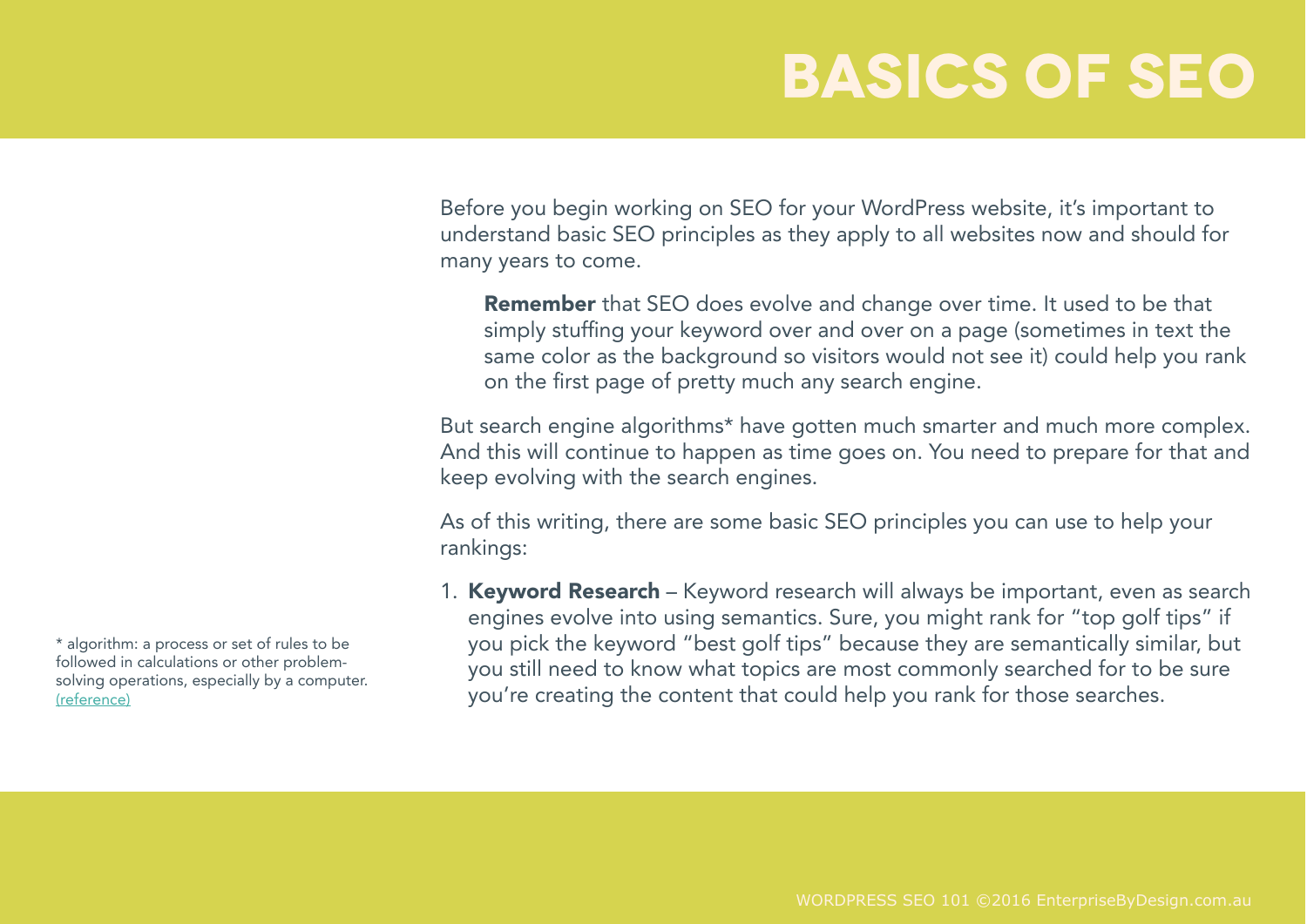# **BASICS OF SEO**

- 2. Title Tags The title of your page will probably always hold significant weight. Obviously, people are going to title their page based on their page's content, so search engines will look at that as one of the most important factors when figuring out what a page is about.
- 3. Headings Heading tags (such as H1, H2, etc.) are important because they are like your title. Ideally use heading tags to enclose the title that is presented at the top of the page, like the name of the article. H1 is the most important heading tag while H6 is the least important. Use H1 once per page, H2 for subheadings throughout your page, H3 for smaller headings etc.
- 4. Page Text The text on your page should contain your main keyword phrase once or twice, but do NOT try to achieve some specific keyword density. Just write naturally. While it is important for search engines to see your keywords, at the end of the day it's always a human reading it. Don't stuff your keywords, it's boring!
- 5. Backlinks You've probably read about how important it is to get backlinks already, but did you know you need to be very careful about how many you get, where they come from, the text that is used to link to your page, relevance etc? We'll take a look at backlinks in another section, but yes, getting links to your site (and your individual pages/posts) is very important.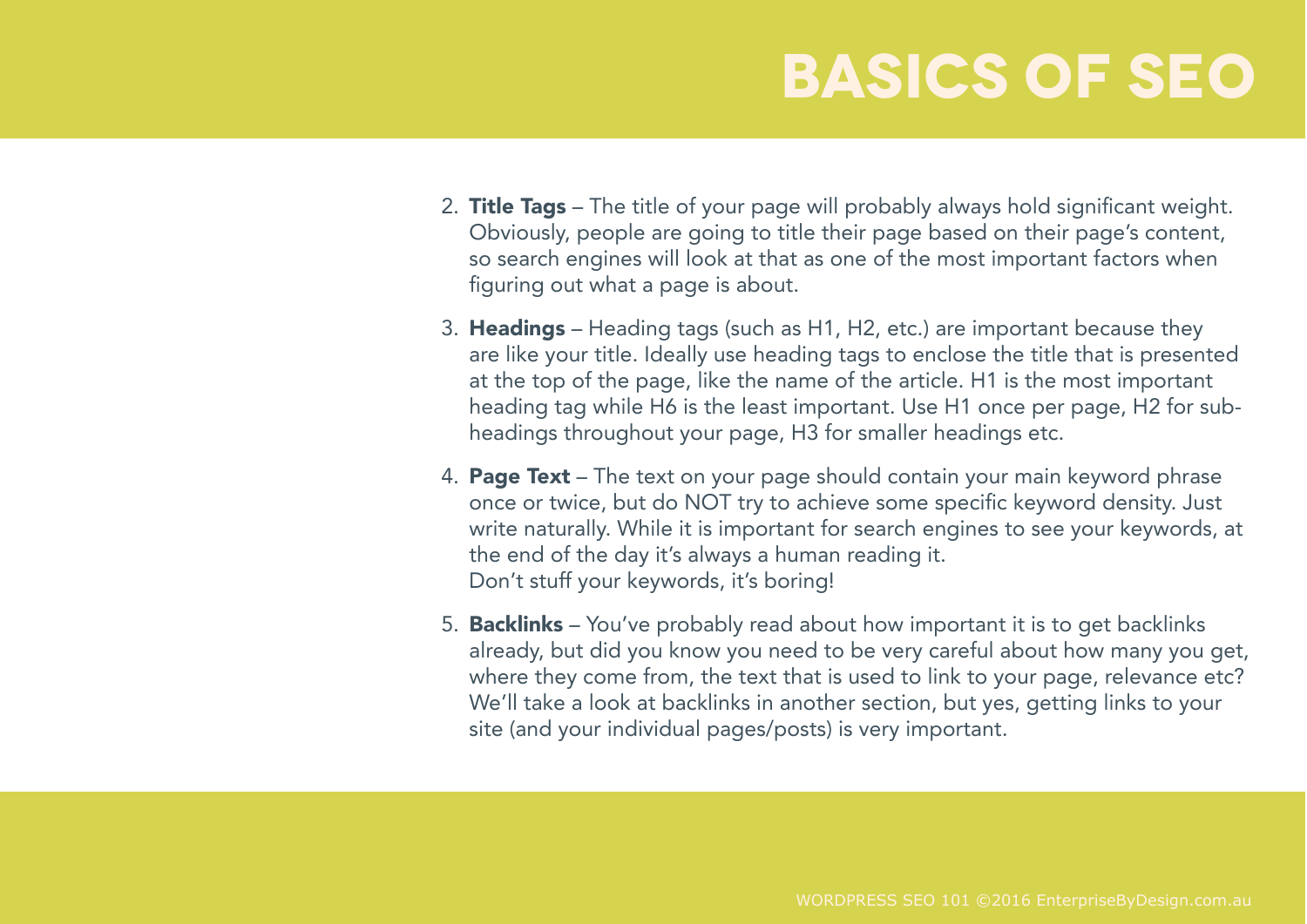# **BASICS OF SEO**

- 6. Social Signals Social signals or proof, such as likes, shares, pins, tweets, etc., are another linking factor. While those links may not actually count as far as backlink juice (because most social network links are nofollow or cannot be seen by search engines because of user privacy) many of them ARE counted for SEO purposes.
- 7. Content Length The length of your content now matters more than ever. Google believes longer content is more in-depth and will be more authoritative and useful to readers, so longer copy is key. The days of 250-300 words articles are long gone. These days, 750-1000 words is preferable, and anything longer is a bonus (let's call them mega-posts).
- 8. Load Speed The speed at which your page loads is extremely important. If your page takes too long to load, it WILL affect your SEO rankings. Make sure your images are optimized and you use a fast hosting company.
- 9. **Outbound Links** While backlinks are important, they are not the biggest ranking factor. A lot of people realize having links TO their site is important, but few seem to know that linking OUT to other authority sites can boost your own rankings. It's a good idea to cite sources for your content with a link or recommend other good content that gives a different perspective than your own. Going overboard will harm your ranking, but a few links sprinkled into your articles to sites with good authority will help.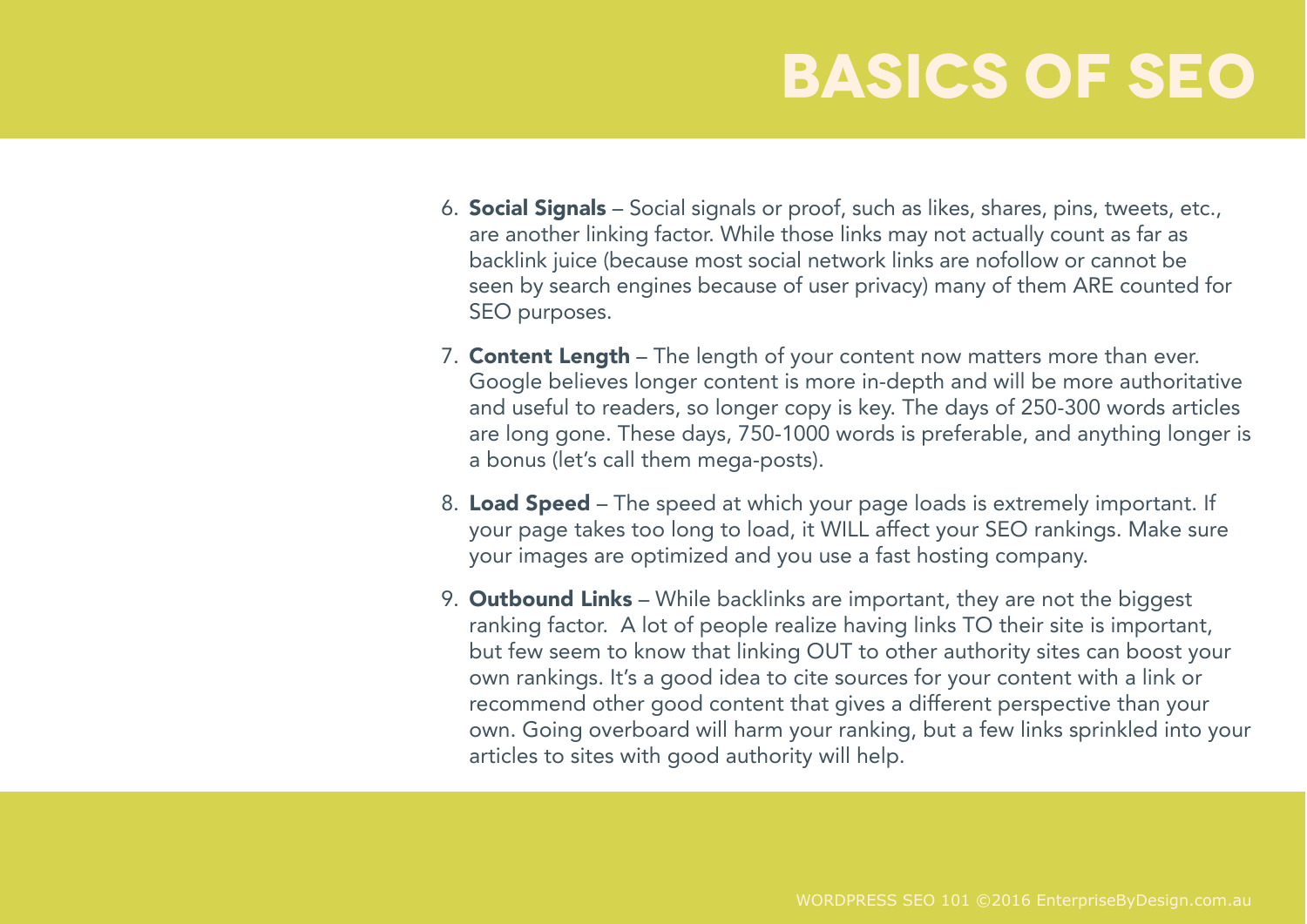# **BASICS OF SEO**

- 10. **Mobile Friendly** Your site should be optimized for mobile browsers, either resizing dynamically or redirecting mobile users to a different version of the site. For WordPress sites, this means choosing a mobile-friendly theme. My favorite theme is DIVI, it builds beautiful sites and it is super easy to learn!.
- 11. **Trust** Trust is a crucial factor. It's a measurement of how much Google thinks your site is trustworthy, and includes a number of different factors including domain age, length of time before the domain expires, linking to trusted authority sites, having a proper privacy policy, terms and conditions, etc., bounce rate, and other factors.
- 12. **HTTPS** early in 2017 Mr Google will start looking for secure sites where login or payment is required. There are a number of hosts who offer free \*SSL certificates. It is best to use one from the get go to save you having to do redirects down the track.

You can check your Trust Rank with Google Chrome.

This is not, by any means, an exhaustive list of ranking factors. It would take a fulllength book to describe all of them. But it's a good, solid foundation on which to build your SEO plan.

\* SSL Certificates are small data files that digitally bind a cryptographic key to an organization's details. When installed on a web server, it activates the padlock and the https protocol (over port 443) and allows secure connections from a web server to a browser. (reference)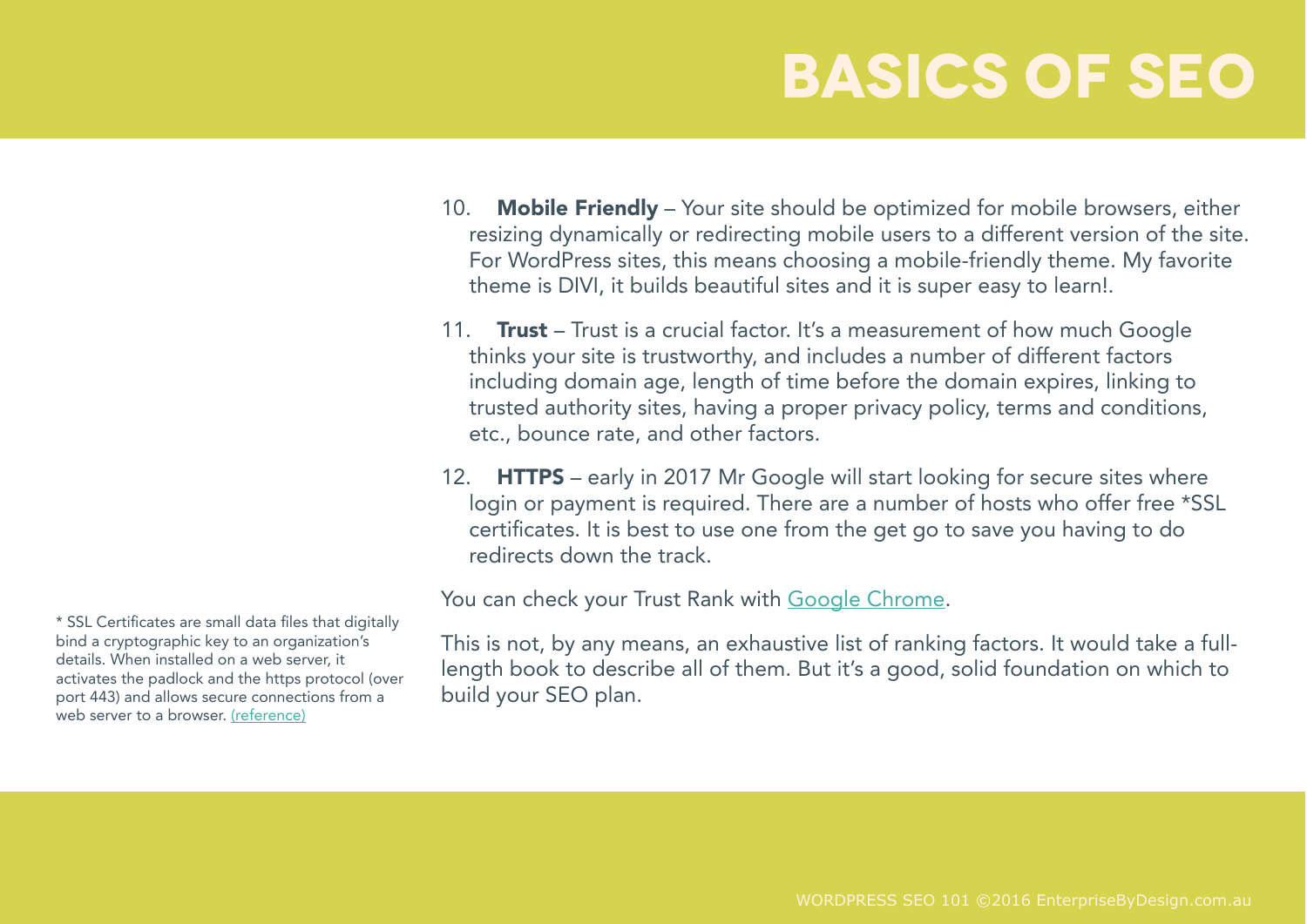#### **BASIC Wordpress SETTINGS**

The first thing you need to do for WordPress SEO is to be sure you've completed the basic, essential setup for your WordPress site.

#### URL

First, you need to decide whether you'd like your site to be found at:

http://yoursite.com OR http://www.yoursite.com

Either one is fine for SEO purposes, so it's up to you which you use. If you have an aged domain you might want to check MozTrust for your domain to see if one version has more trust than the other, you'll obviously want to use that one.

To change your URL, simply go to Settings > General. Your WordPress URL and your Site URL will probably be the same unless you installed Wordpress in a subdirectory. The default does not have the www included. You can leave it if that's how you want it to be, but you can add the www if you prefer or if the www versions has more MozTrust.

Once you do this, you'll want to visit Google Webmaster Tools to make sure they are using the right version.

Under Webmaster Tools, visit Settings > Preferred domain. There you can set it to display URLs with or without the www.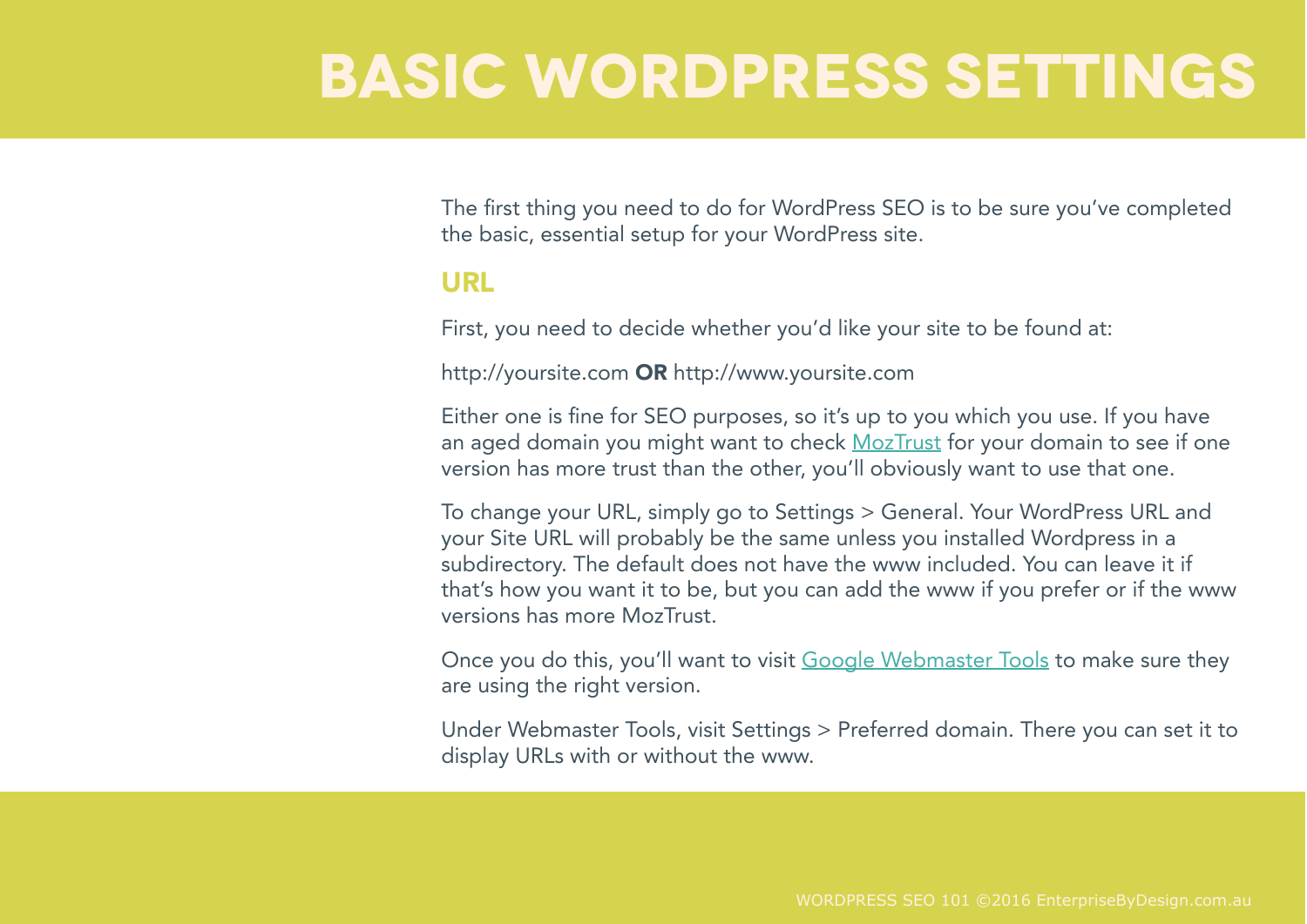#### **BASIC Wordpress SETTINGS**

#### Permalinks

One of the most important basic setup steps you can take for SEO for your WordPress blog is to change the permalink structure found under Settings > Permalinks.

The default structure is ?p=postid which is terrible for SEO purposes. It doesn't allow the use of keywords in the URL and doesn't offer any useful information to search engines.

To change you structure, select either "Post name" or "Custom structure". If you choose post name, your URLs will look like this: http://yoursite.com/title-of-your-article

You can also use a custom structure such as %category%/%postname%.

This would make your URLs look like this: http://yoursite.com/category/title-of-your-article

Either one is fine for SEO purposes, but using the category/title provides a good "Silo structure", which basically means it helps the authority of your pages because everything is organized into specific categories instead of being lumped in together.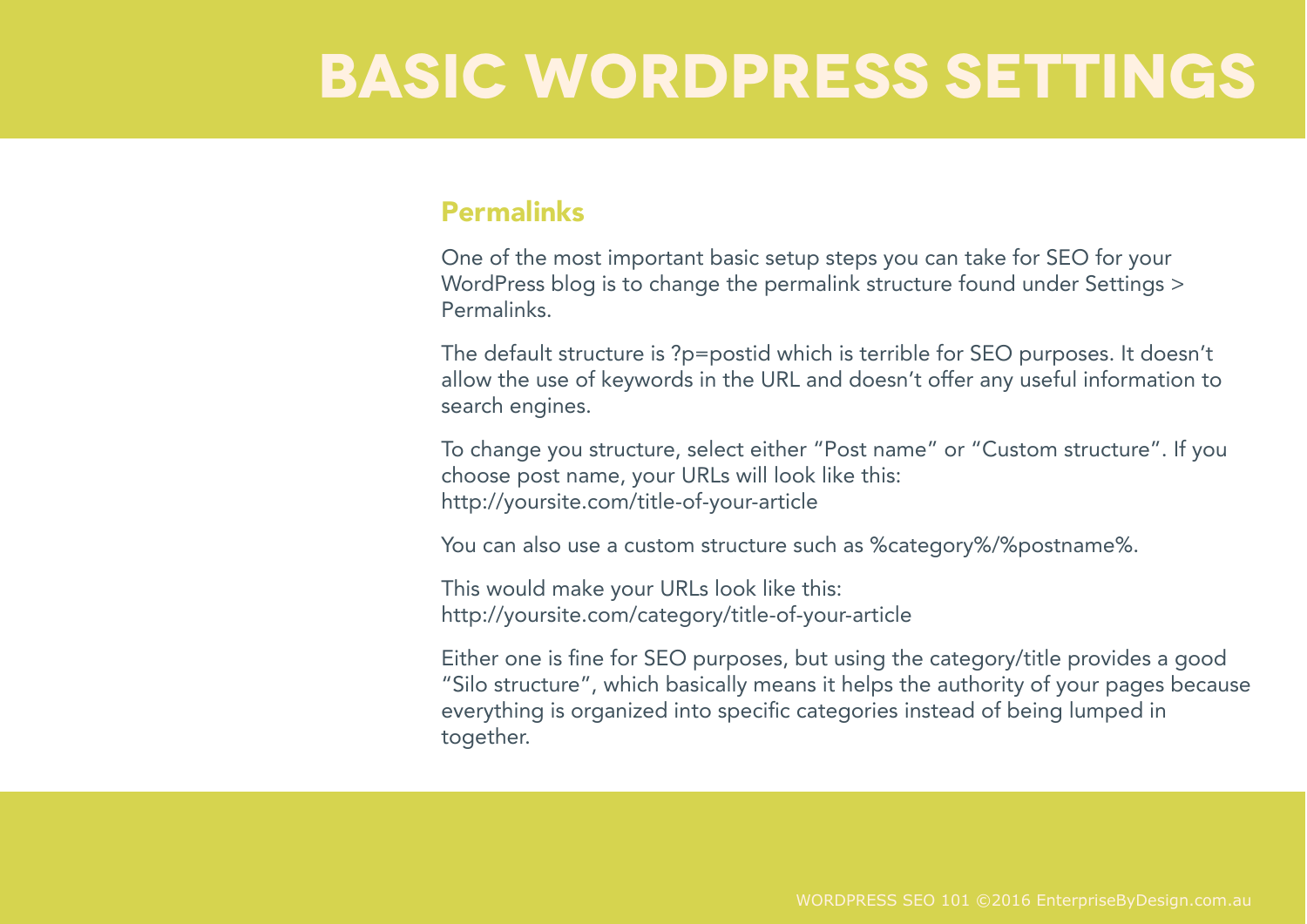#### **Choosing an SEO Plugin**

There's a plethora of plugins out there to help you control the SEO of your WordPress site, but they come down to two very popular choices:

WordPress SEO by Yoast OR All-in-One SEO Pack

Both are very similar in features, and either one will work fine for SEO purposes. They are slightly different in terms of features, so you might want to briefly try both just to see which you like better.

Yoast has a slightly better overall rating on the WordPress website, and is used by over 1,000,000 blogs. All-in-One is also currently used on over 1 million blogs. Overall though they're both very comparable.

In 2014 Dan Shure of Evolving SEO did a complete side-by-side comparison of Yoast vs. All-in-One.

He found a definite benefit of using Yoast over All-in-One. In fact, Yoast won by a large margin when weighed against All-in-One on a large number of SEO factors.

If you look in the comments, he mentioned he can see All-in-One working well for smaller sites or bloggers, but Yoast is definitely the best option when SEO really matters.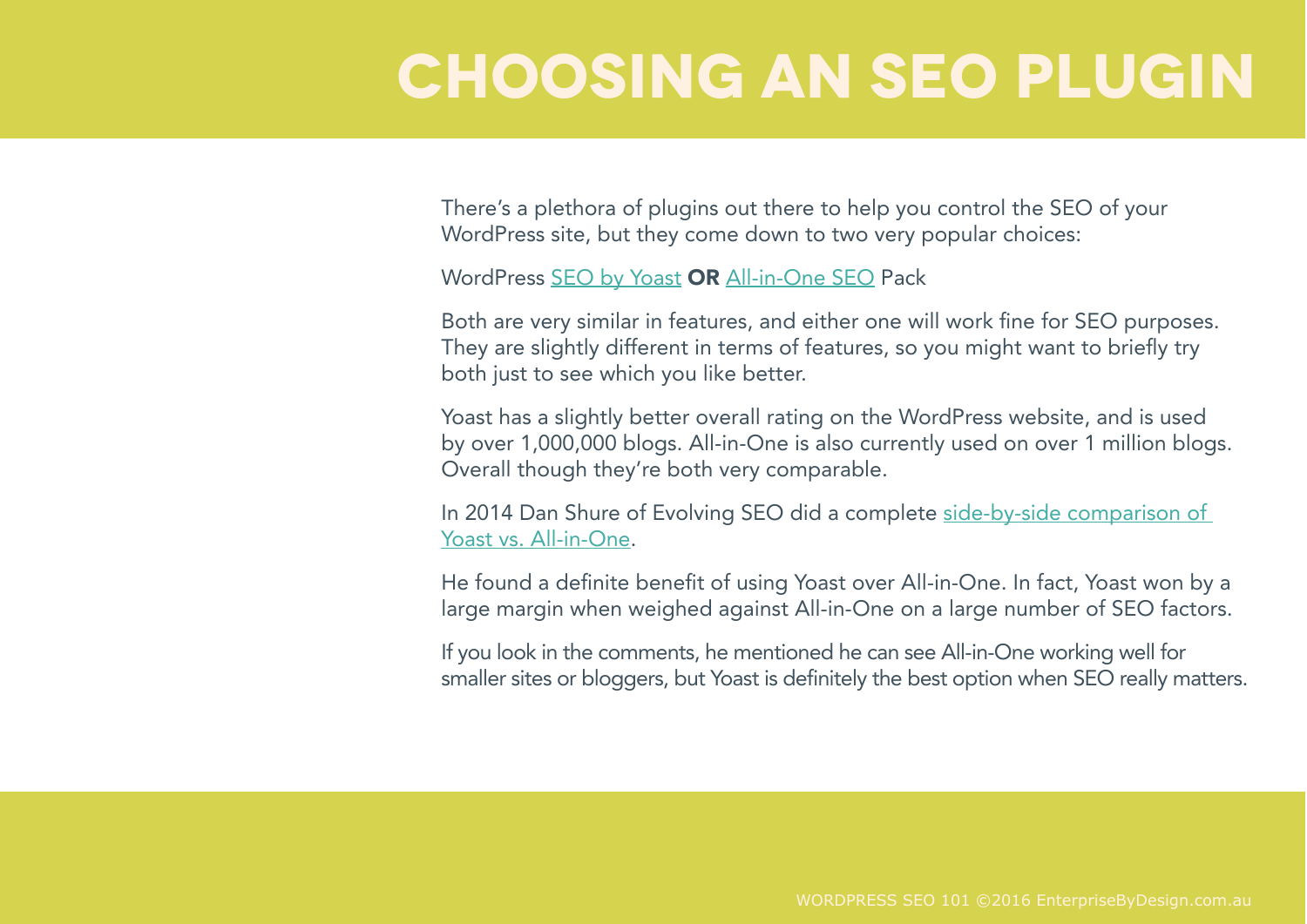# **Choosing an SEO Plugin**

The article was written in 2014, and things can change rapidly in the world of SEO and plugins, so it's still a good idea to test options yourself. This article just provides a good starting point to help you decide for yourself. (It also gives you a basic understanding of the importance of some SEO factors.)

Whichever plugin you choose, be sure to read its instructions well and be sure you're using every possible feature included. Too many people install the plugin and expect it to work automatically, but there are things that must be tweaked, and you'll need to include some extra information every time you make a post such as the main keyword you want that page optimized for.

There are a number of more current comparisons, just do a search for Yoast v All in One SEO but here are a couple to start you off on the right foot:

http://www.wpbeginner.com/opinion/yoast-seo-vs-all-in-one-seo-pack-which-isthe-best-wordpress-seo-plugin/

http://winningwp.com/all-in-one-seo-pack-vs-yoast-seo/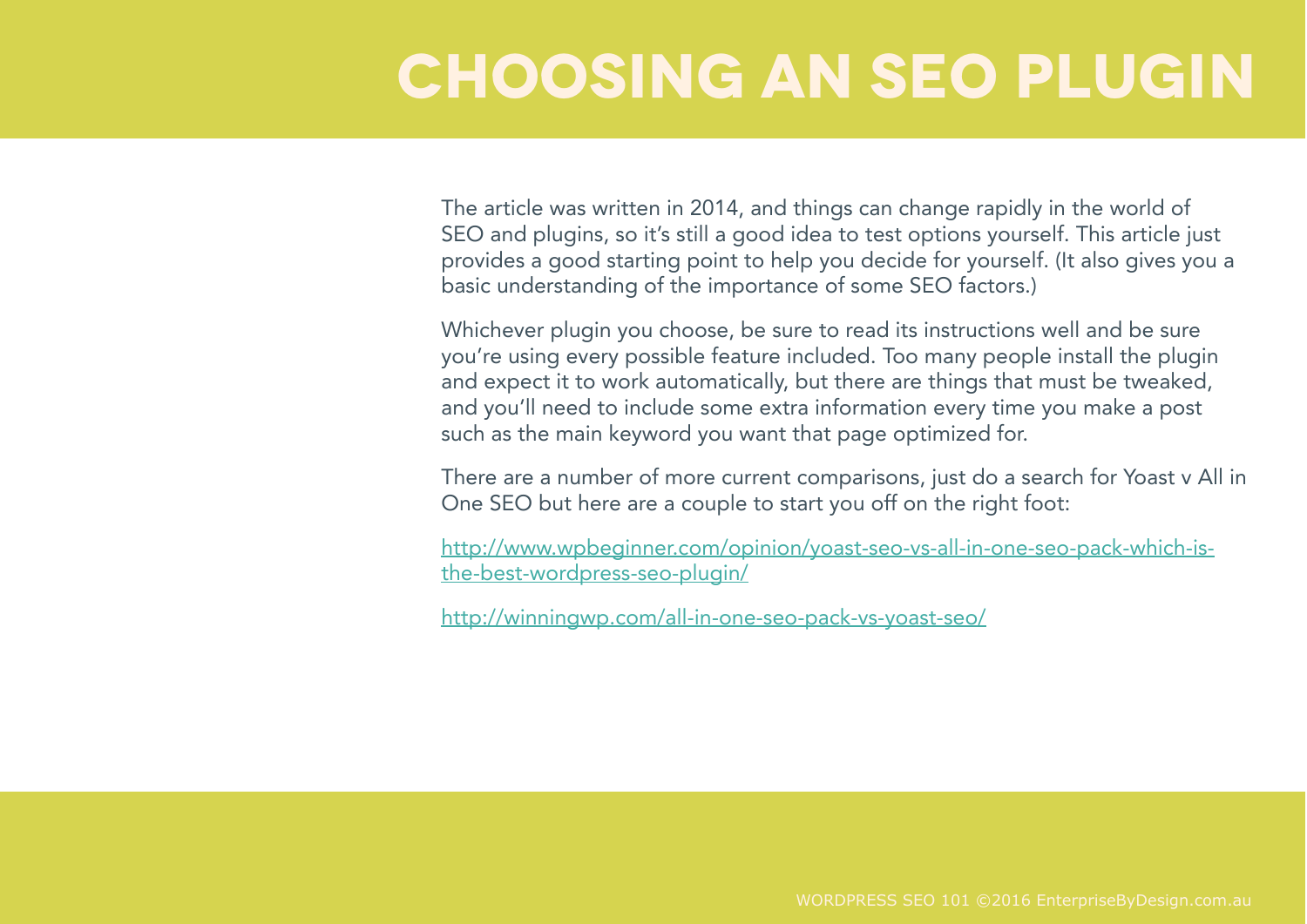#### **Google Webmaster Tools**

Webmaster Tools isn't just for WordPress sites, but it's important that you sign up for it, just the same. Webmaster Tools will allow you to keep track of any issues your website might have, set certain preferences for your site, and keep tabs of certain things such as what keywords people are using to pull your site up in Google.

If you have the WordPress SEO plugin by Yoast, it's easy to verify your site in Webmaster tools. Log into Webmaster Tools here:

http://google.com/webmasters/tools

Select the "Alternate methods" tab and choose "HTML tag". Copy the meta tag shown in the box by highlighting it and pressing CTRL-C, or pressing COMMAND-C on a Mac, or right clicking and choosing copy.

Now go to your blog and log in. Under the SEO tab in your WordPress admin (Yoast SEO) choose Extensions. You'll see several fields where you can enter codes for various sites. Enter your code in the Google Webmaster Tools section, and then go back to Webmaster Tools and click VERIFY. Viola! All done.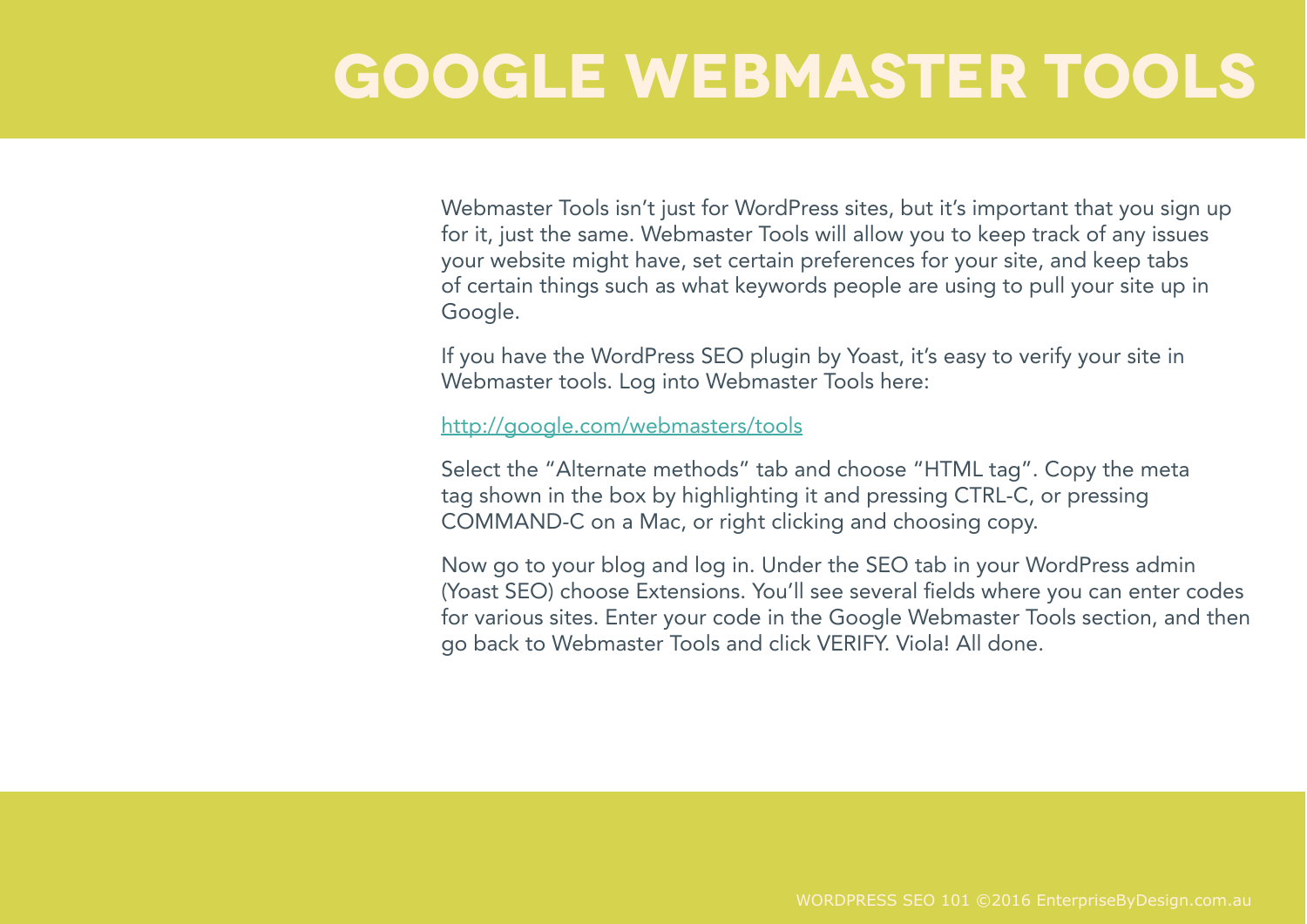Another critical element of SEO is having analytics so you can track your progress and figure out exactly how you're doing. Google Analytics is the most common tool for this.

Unfortunately, changes to Google's privacy settings have destroyed a lot of the usefulness of Analytics. It used to be that you could see almost every keyword used to find your site. Now, you can only see a handful of keyword searches.

Still, Analytics is useful for a variety of reasons. It will allow you to see how much traffic you're getting, where your traffic is coming from, what your bounce rate is (the percentage of people who leave your site without viewing any other pages), and other important information.

There's a plugin from Yoast that will allow you to easily add Analytics to your WordPress site. You can download the plugin, as well as find installation and usage instructions, from this URL:

https://yoast.com/wordpress/plugins/google-analytics/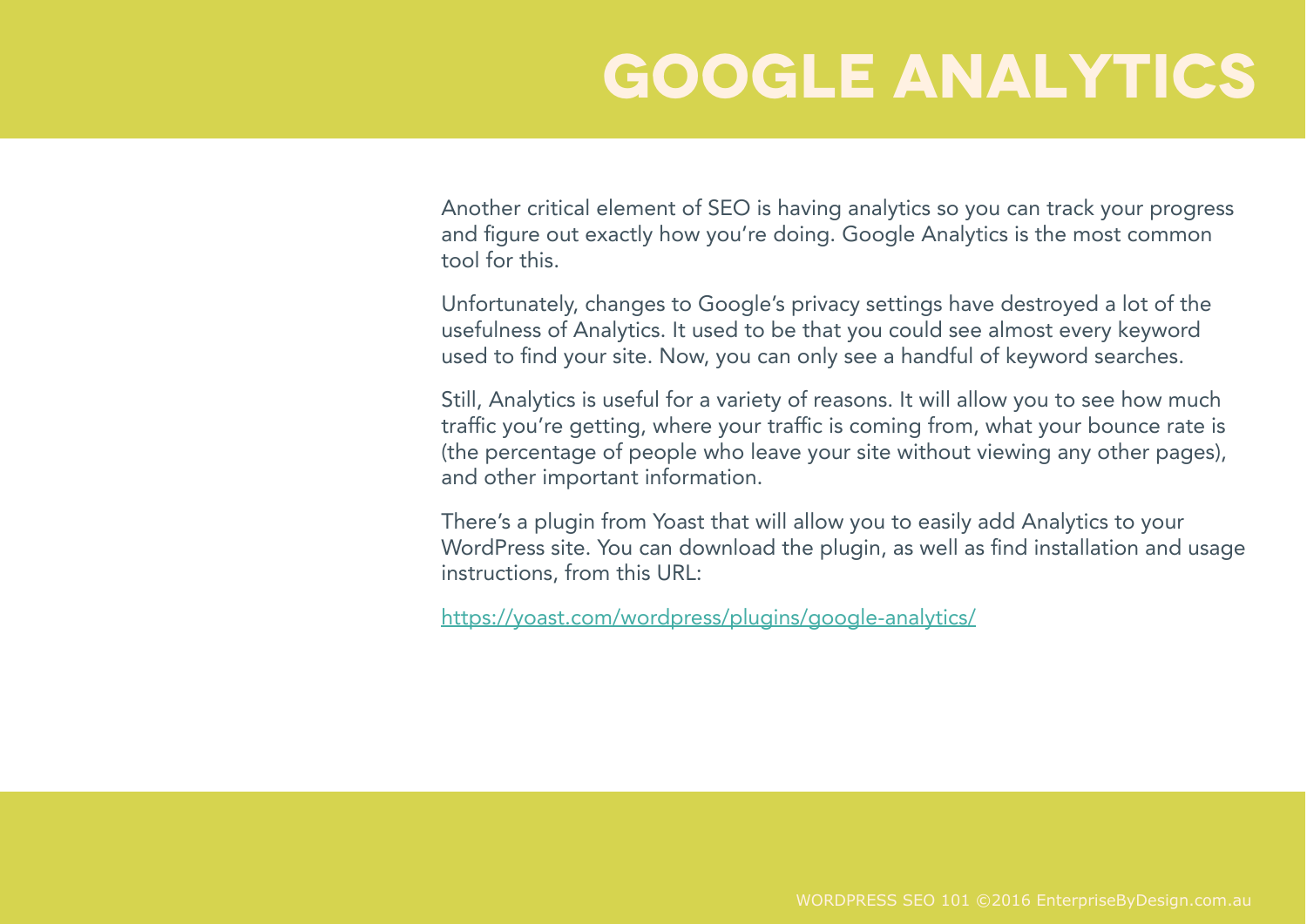#### **Page Speed**

Another major element of SEO is the speed at which your page loads. Mr Google wants its visitors to enjoy the sites they visit, and if a site takes too long to load, visitors will often leave quickly. This increases bounce rate, and makes Mr Google unhappy.

To check your page speed, including discovering actionable information you can use to speed up your page, take a look at Google's Page Speed Insights.

https://developers.google.com/speed/pagespeed/insights/

Using this will help you figure out what needs to be changed in order to speed up your site. It might involve getting a new host, or it may be as simple as optimizing your images or installing a caching plugin.

W3 Total Cache is one of the most popular caching plugins. It will turn your dynamic pages into static ones, meaning they load faster.

https://wordpress.org/plugins/w3-total-cache/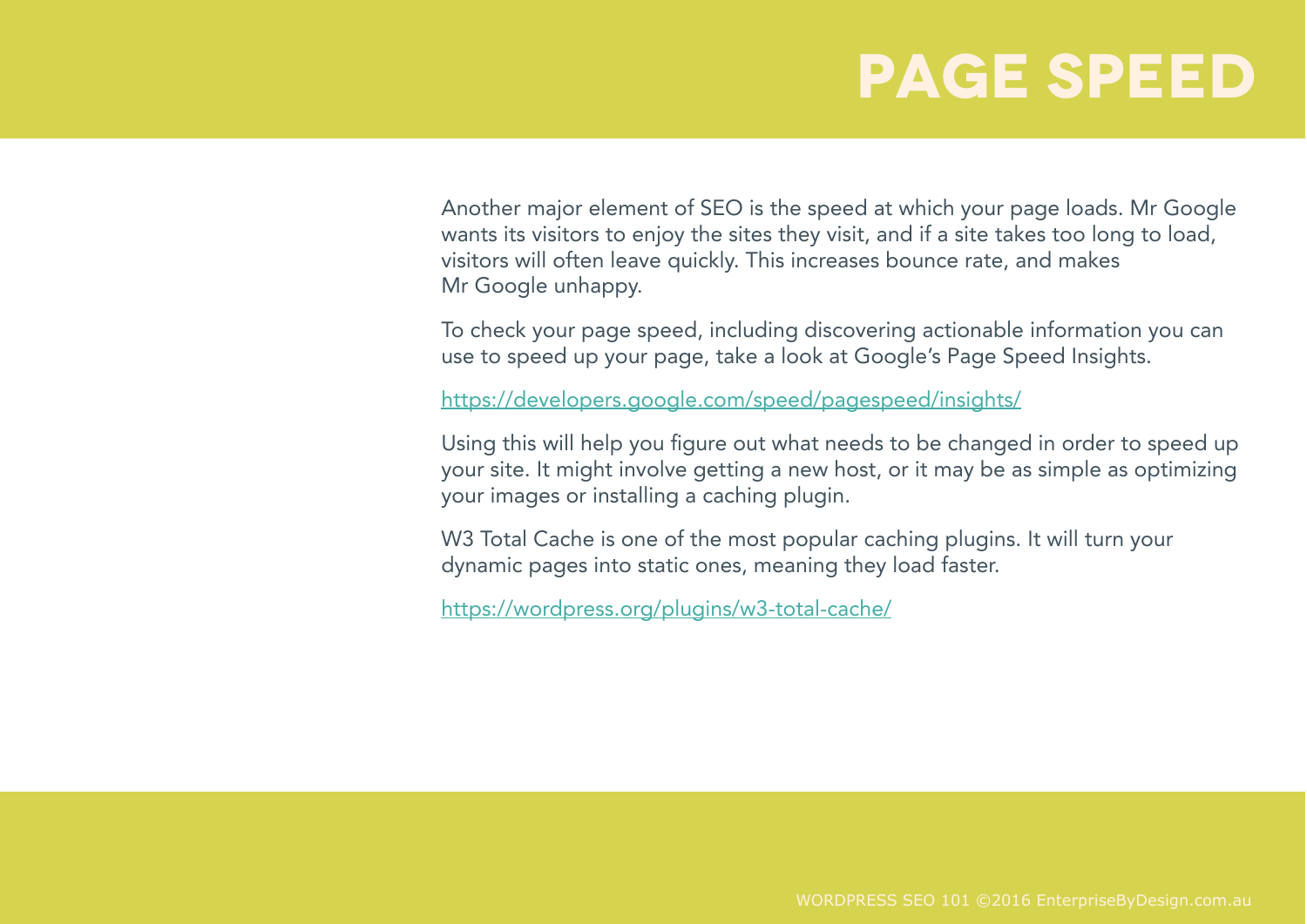# **Crosslink Posts**

Once you have the foundation of your SEO set up, it's time to make sure you're doing all you can every time you design a post to ensure the best outcome for your SEO.

That means making a few key posts that you might think of as 'cornerstone posts', and then referencing those posts in other similar posts.

For example, let's say you have a post called "10 Ways To Increase Traffic". It might be very in-depth, detailed information about using ten different social networks to increase a website's traffic.

You could then write smaller blog posts on each of those traffic sources and link to your cornerstone post by saying something like:

"Facebook is just one way you can increase your traffic using social media. Check out my post '10 Ways To Increase Traffic' for more ways to explode yourwebsite's traffic" then link to that post.

Not only will this help lower your bounce rate, it will also benefit you by giving a boost to the SEO potential of your cornerstone posts.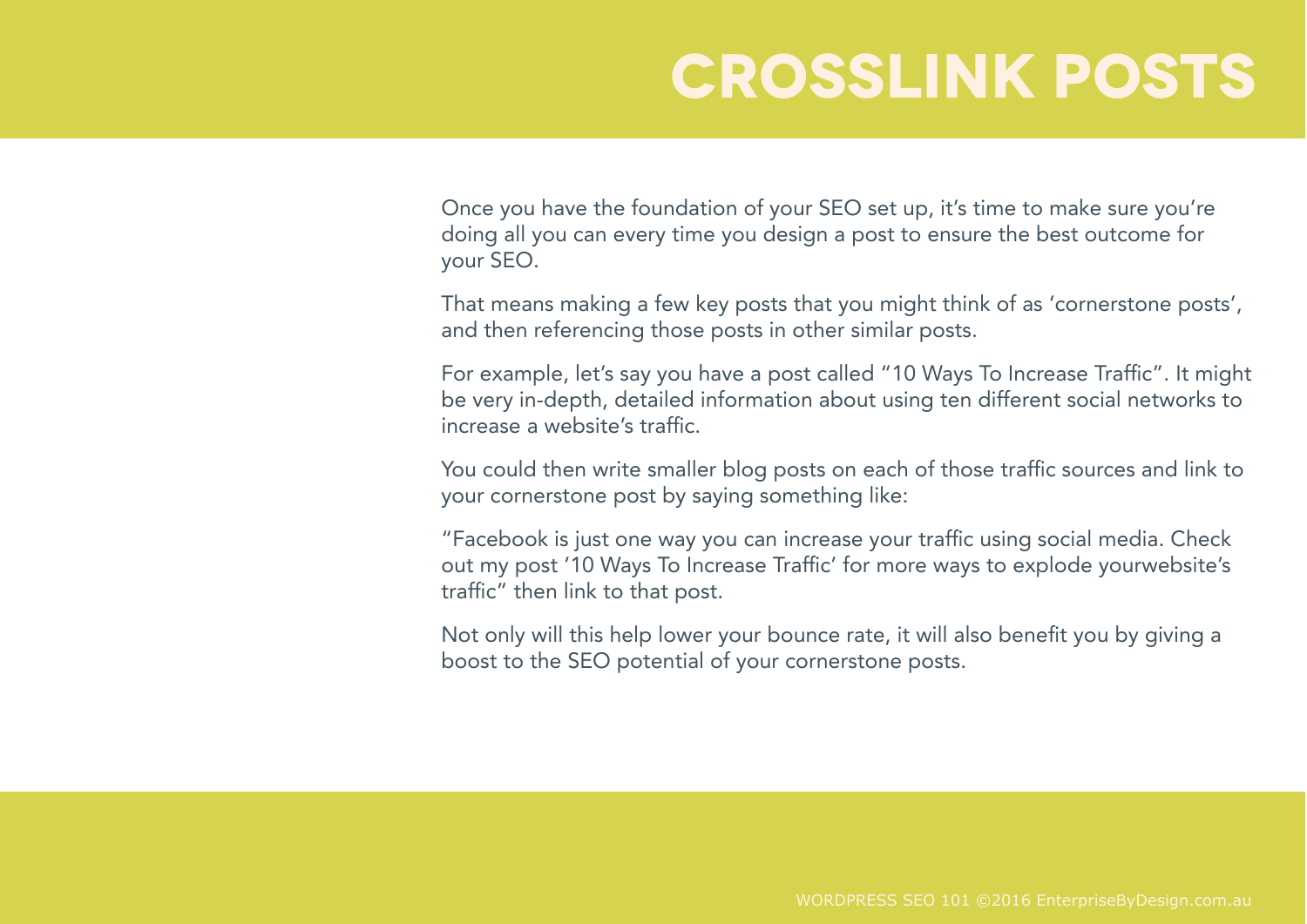#### **Social Signals & Backlinks**

You know it's important to get backlinks to your site, but did you know the source of your backlinks and the text used to link to your site is just as important as getting a lot of links?

You want to make sure you get backlinks from quality sites, and from a wide variety of different domains. You also want to be sure you're NOT using the exact same text to link to your site every time, because this can appear spammy. Instead, vary the text used to link to you between a few similar keyword phrases, and potentially the name of your site, too.

Social signals are also increasingly important. The more likes and shares you get on a large variety of platforms and from a large number of accounts, the better.

Be sure you have a plugin installed to help you get more likes and shares to your content.

Here are a few to try:

I use DIVI monarch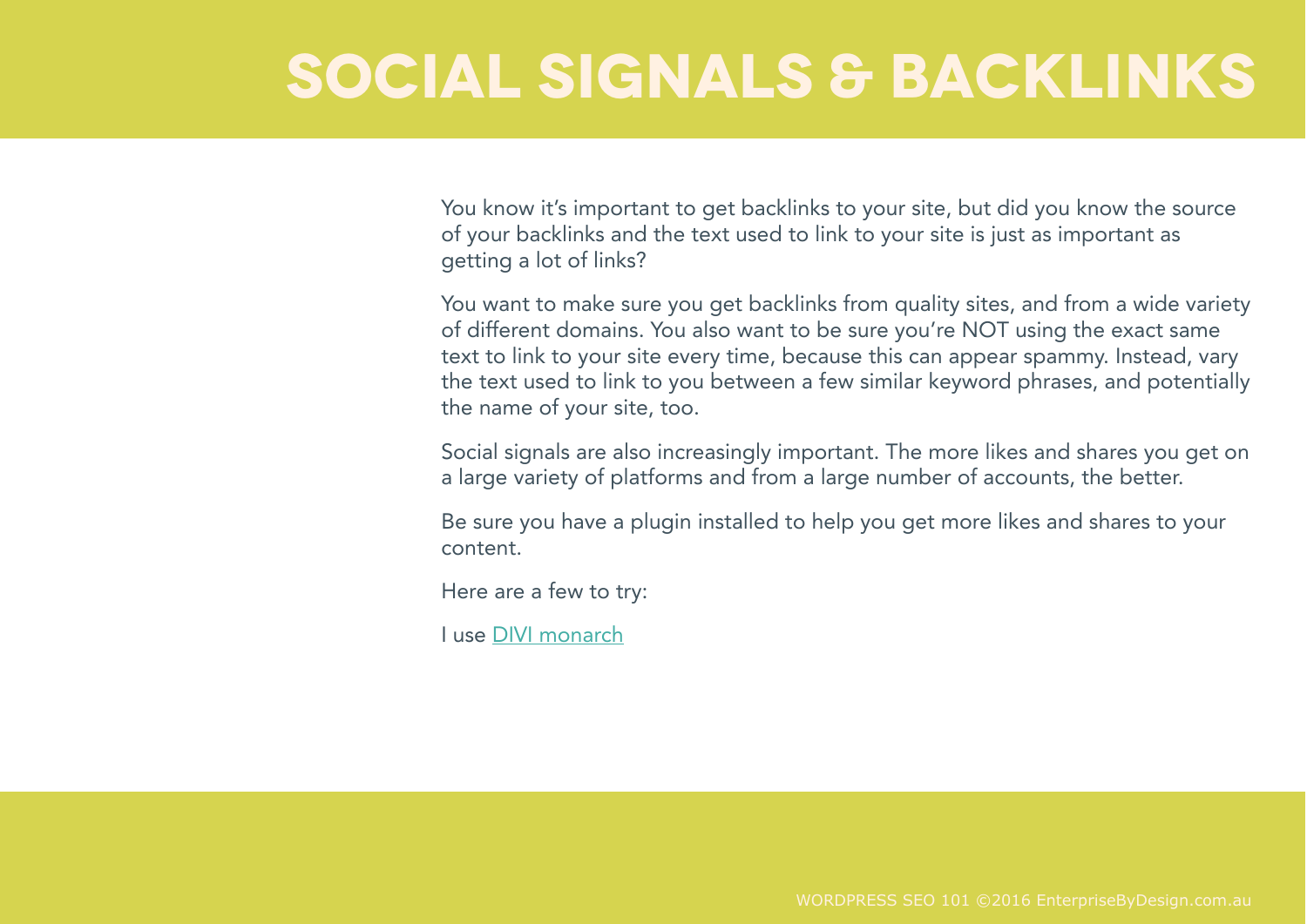#### **Conclusion**

SEO is a complex, ever-changing game. You need to stay on top of it if you expect to get significant traffic from Google and other search engines.

And you definitely want to tap into such a massive, targeted traffic source. What kind of traffic could be more targeted (thus, ready to potentially buy something) than someone who deliberately searches for what you're offering?

Now that you've read the complete guide, you should have a good working knowledge of SEO and how it applies to WordPress sites.

You'll know about some of the most important plugins and tools you should be using, and you'll be prepared to implement them.

If you're serious about getting your site to rank, you'll want to delve deeper into some of the big SEO topics like social signals and backlinks. These topics will help you get even more from your SEO efforts.

If you want to really get on top of your SEO, my favorite gal who knows her stuff is Kate Toon. She has a  $\vee$  10 day challenge you can get for a mere \$20AUD (she taught me everything I know!

I wish you all the best with your WordPress SEO efforts, and I hope you get all the traffic you deserve!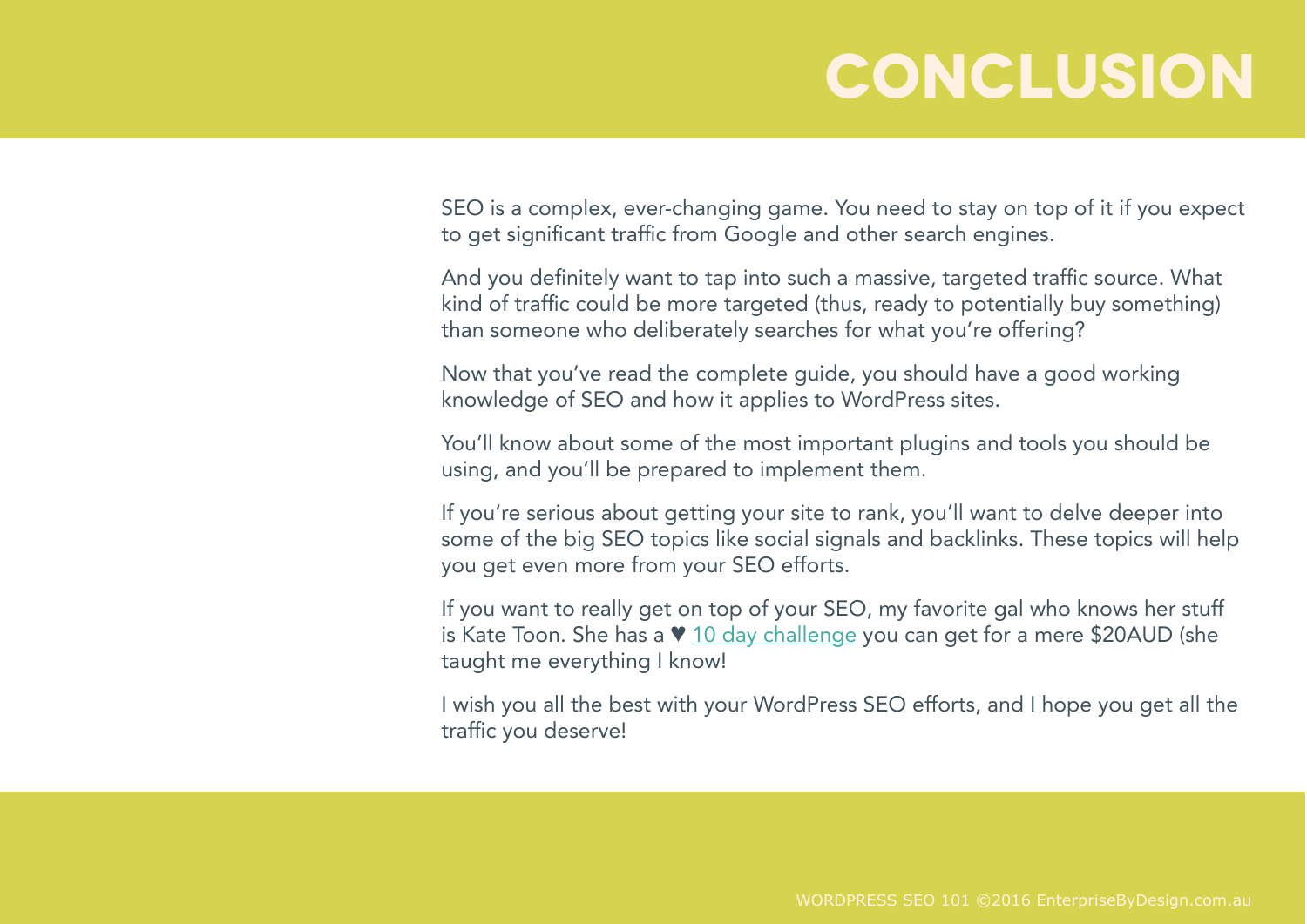#### DISCLOSURE:

If you want to know which products I may earn from look for a heart ♥ immediately before or after the link.